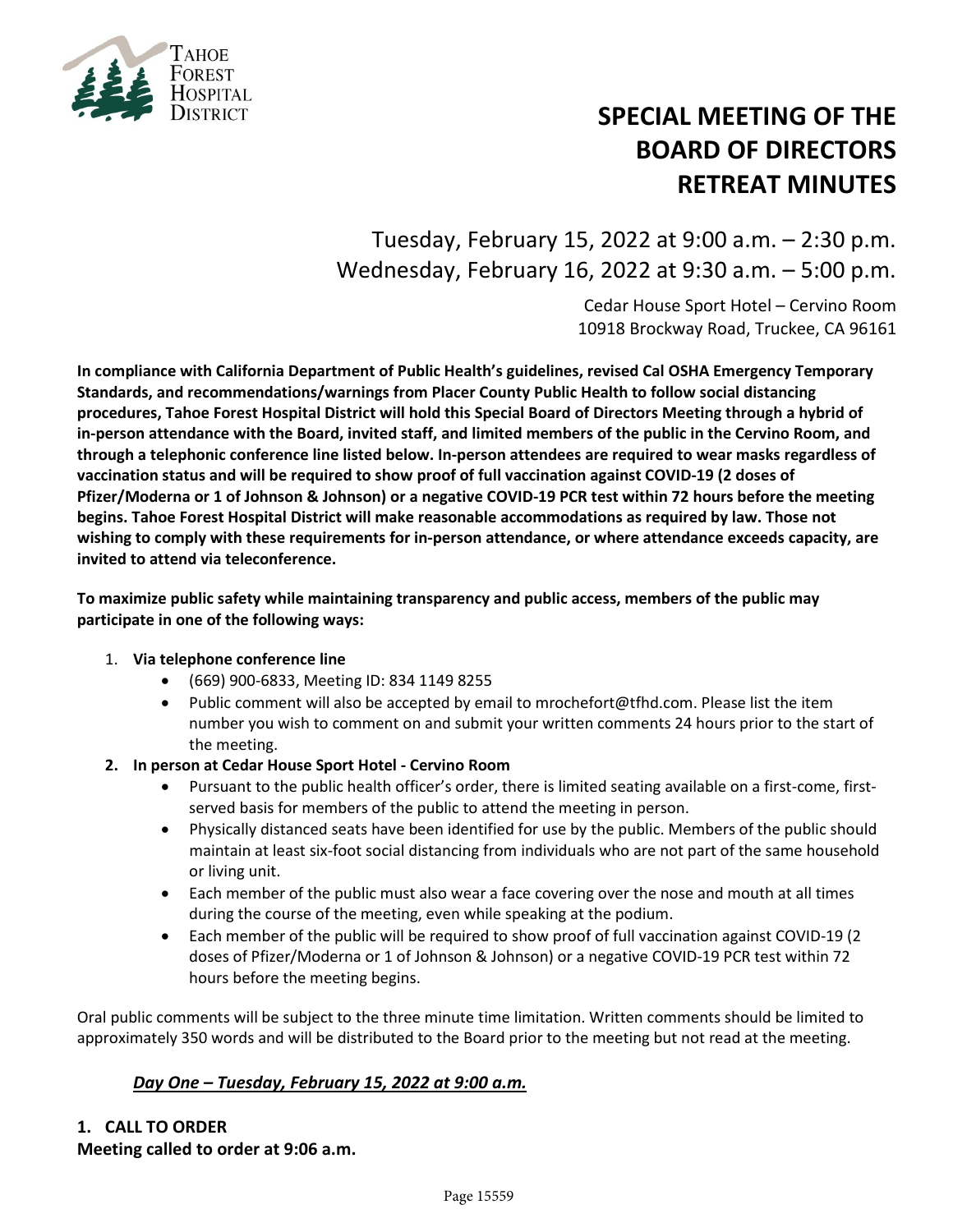#### **2. ROLL CALL**

Board: Alyce Wong, Board Chair; Mary Brown, Vice Chair; Michael McGarry, Secretary; Dale Chamblin, Treasurer; Robert (Bob) Barnett, Board Member

Staff in attendance: Harry Weis, President & Chief Executive Officer; Ted Owens, Executive Director of Governance; Martina Rochefort, Clerk of the Board

Other: Pam Knecht of ACCORD Limited

#### **3. INPUT – AUDIENCE**

No public comment was received.

#### **4. ITEMS FOR BOARD DISCUSSION**

#### **4.1. Welcome and Opening Comments**

Director Wong invited attendees to the retreat.

#### **4.2. 2021 Board Self-Assessment**

Pam Knecht, Retreat Facilitator, reviewed the 2021 Board Self-Assessment Results.

Discussion was held on the lowest scoring items. The Board of Directors would like to focus on a formal education plan. Harry Weis, President & CEO, noted administration will sign a contract with iProtean for virtual education sessions. They feature a number of relevant educational topics with well-known speakers.

Board Members requested a campus/property tour be added to enhance the board orientation process.

#### **Open Session recessed at 10:36 a.m. Open Session reconvened at 10:37 a.m.**

Retreat Facilitator reviewed the Governance Committee's recommended priority board enhancement goals:

- 1. Establish an annual Board Education Plan that targets health care topics, trends and challenges as they relate to TFHS.
- 2. Clarify TFHS' community health needs, the Board's obligations in that area, and what TFHS is already doing to help meet the needs.
- 3. Align Committee work/goals and meeting dates with Board work/goals in 2022.
- 4. Define the role of the Board as it relates to strategy engagement and monitoring.
- 5. Seek clarification on lower ratings regarding individual board member engagement.

#### **4.3. Board Enhancement Goals**

Item was discussed as part of item 4.2.

#### **4.4. Order and Decorum**

Ted Owens, Executive Director of Governance, presented proposed edits for 2022 Order and Decorum. Discussion was held.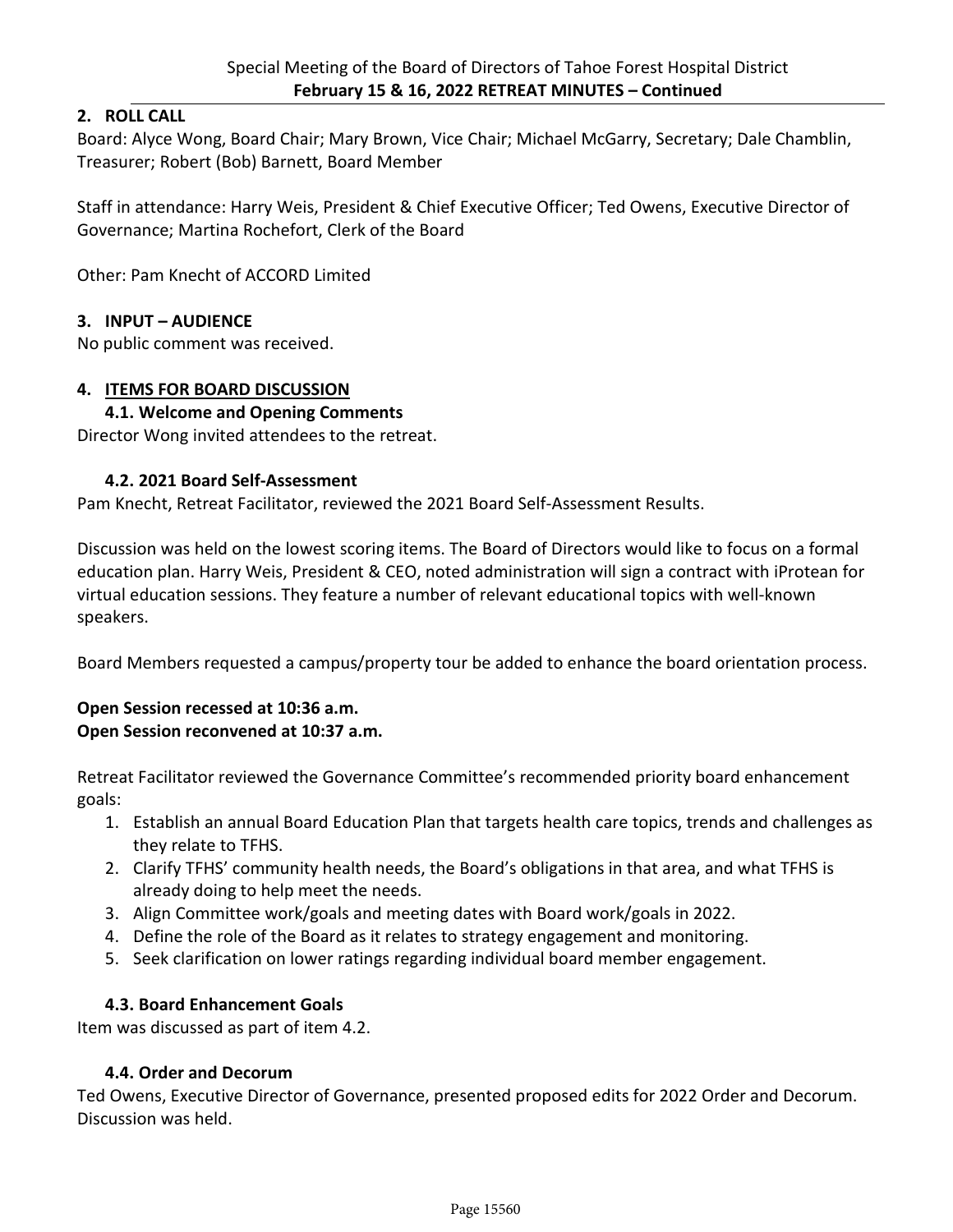Director Barnett will meet with Executive Director of Governance to further work on revisions.

#### **Open Session recessed at 12:24 p.m. Open Session reconvened at 1:03 p.m.**

#### **4.5. Election Year Review**

Executive Director of Governance reviewed expectations for board conduct during the upcoming election year.

#### **4.6. Board Education Plan**

Board education was discussed as part of item 4.2.

#### **5. ITEMS FOR BOARD DISCUSSION**

#### **5.1. Future Challenges and Opportunities**

The Board of Directors discussed future challenges and opportunities for the District. Discussion was held. Burnout of staff and workforce as well as access to care were the most notable challenges.

The Board of Directors requested a copy of the physician needs analysis.

#### **Open Session recessed at 3:05 p.m.**

#### **Open Session reconvened at 3:15 p.m.**

#### **5.2. Legislation & Regulation Update**

No discussion was held.

#### **5.3. Wrap up and Next Steps**

The Board of Directors will discuss next steps and conclude its retreat**.** 

#### **6. ADJOURN**

**Meeting adjourned at 4:27 p.m.**

#### *Day Two – Wednesday, February 16, 2022 at 9:30 a.m.*

#### **7. CALL TO ORDER**

**Meeting was called to order at 9:34 a.m.**

#### **8. ROLL CALL**

Board: Alyce Wong, Board Chair; Mary Brown, Vice Chair; Michael McGarry, Secretary; Dale Chamblin, Treasurer; Robert (Bob) Barnett, Board Member

Staff in attendance: Harry Weis, President & Chief Executive Officer; Judy Newland, Chief Operating Officer; Louis Ward, Incoming Chief Operating Officer; Crystal Betts, Chief Financial Officer; Jan Iida, Chief Nursing Officer; Alex MacLennan, Chief Human Resources Officer; Scott Baker, Vice President Physician Services; Matt Mushet, In-House Counsel; Dr. Shawni Coll, Chief Medical Officer; Dr. Gary Gray, Chief Medical Officer Consultant; Ted Owens, Executive Director of Governance; Martina Rochefort, Clerk of the Board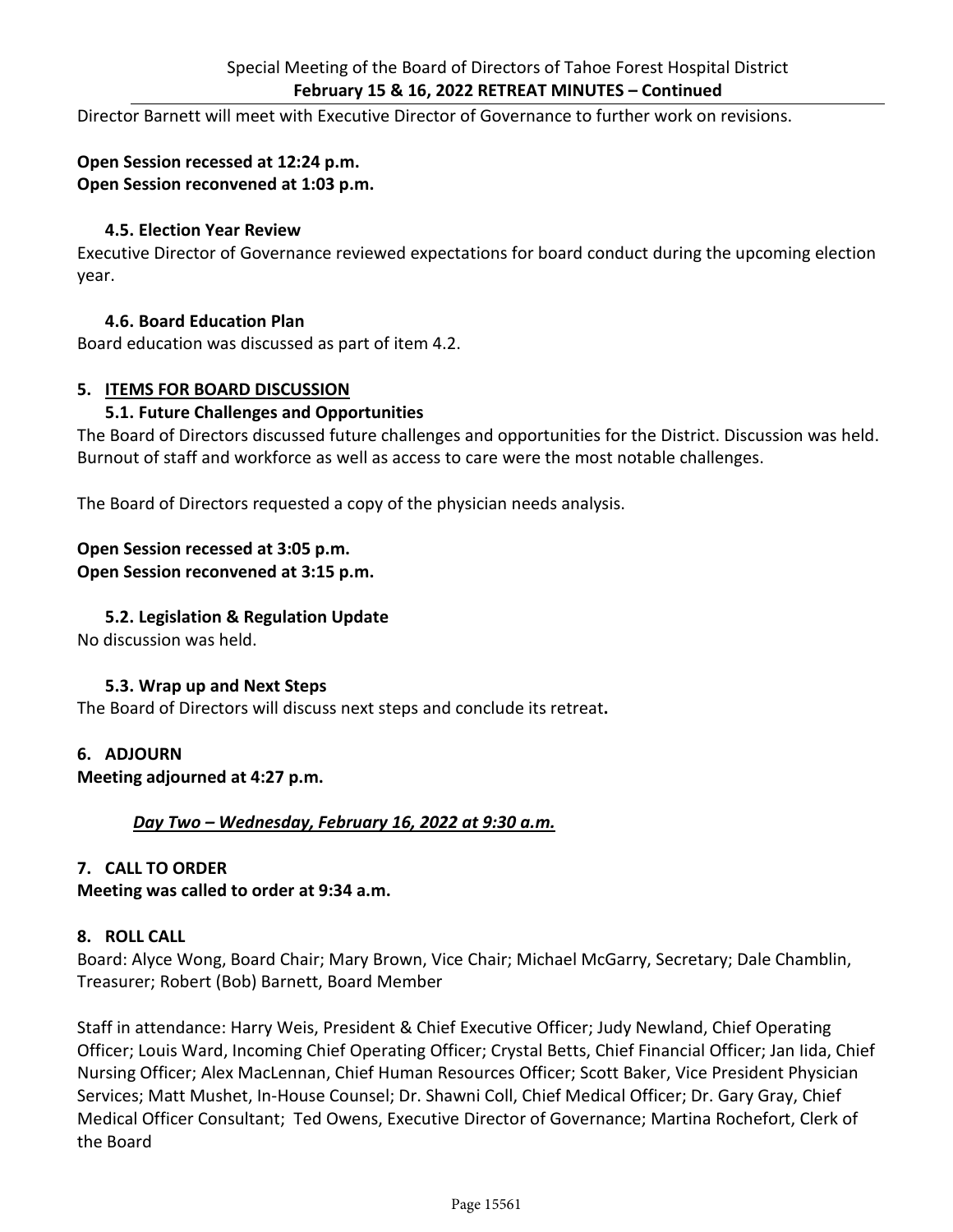#### **9. INPUT – AUDIENCE**

No public comment was received.

#### **10. RETREAT ITEMS FOR BOARD DISCUSSION**

#### **10.1. Review of Day One**

Retreat Facilitator reviewed highlights from day one of the retreat.

#### **10.2. Futurescan 2022-2027 Health Care Trends and Implications**

The Board of Directors viewed a webinar where current trends and insights were presented by industry experts from Futurescan 2022–2027: Health Care Trends and Implications, by the Society for Health Care Strategy & Market Development of the American Hospital Association.

#### **10.3. Facilitated Discussion of Possible Implications**

Discussion was held. Telemedicine, reimbursement and workforce resiliency were major themes discussed.

#### **Open Session recessed at 12:00 p.m.**

#### **Open Session reconvened at 1:00 p.m.**

*Dr. Katy Schousen joined the meeting at 1:00 p.m.*

#### **10.4. Fiscal Year 2023-2025 Strategic Plan**

The Board of Directors reviewed strategic plan modifications.

The Board supported the proposed Mission statement of "To enhance the health of our communities through excellence and compassion in all we do."

Discussion was held on the Vision statement. The Board agreed to change "we" to "to".

Retreat Facilitator reviewed the draft values. Discussion was held. The stewardship value was updated to add "while being innovative and providing quality healthcare."

No changes were made to the draft Board of Director's Guiding Principle and Strategic Priorities.

Minor changes were recommended to the Objectives.

## **Open Session recessed at 2:25 p.m.**

### **Open Session reconvened at 2:36 p.m.**

The strategic objectives were reviewed in depth. Discussion was held.

Discussion of how strategic plan will be reported to the Board. The first update to the board will be in December 2022.

#### **Open Session recessed at 3:53 p.m.**

*Outgoing COO, Incoming COO, CFO, CNO, CHRO, CMO, VP Provider Services, In-House Counsel, CMO Consultant, Executive Director of Governance and Dr. Schousen departed the meeting at 3:53 p.m.*